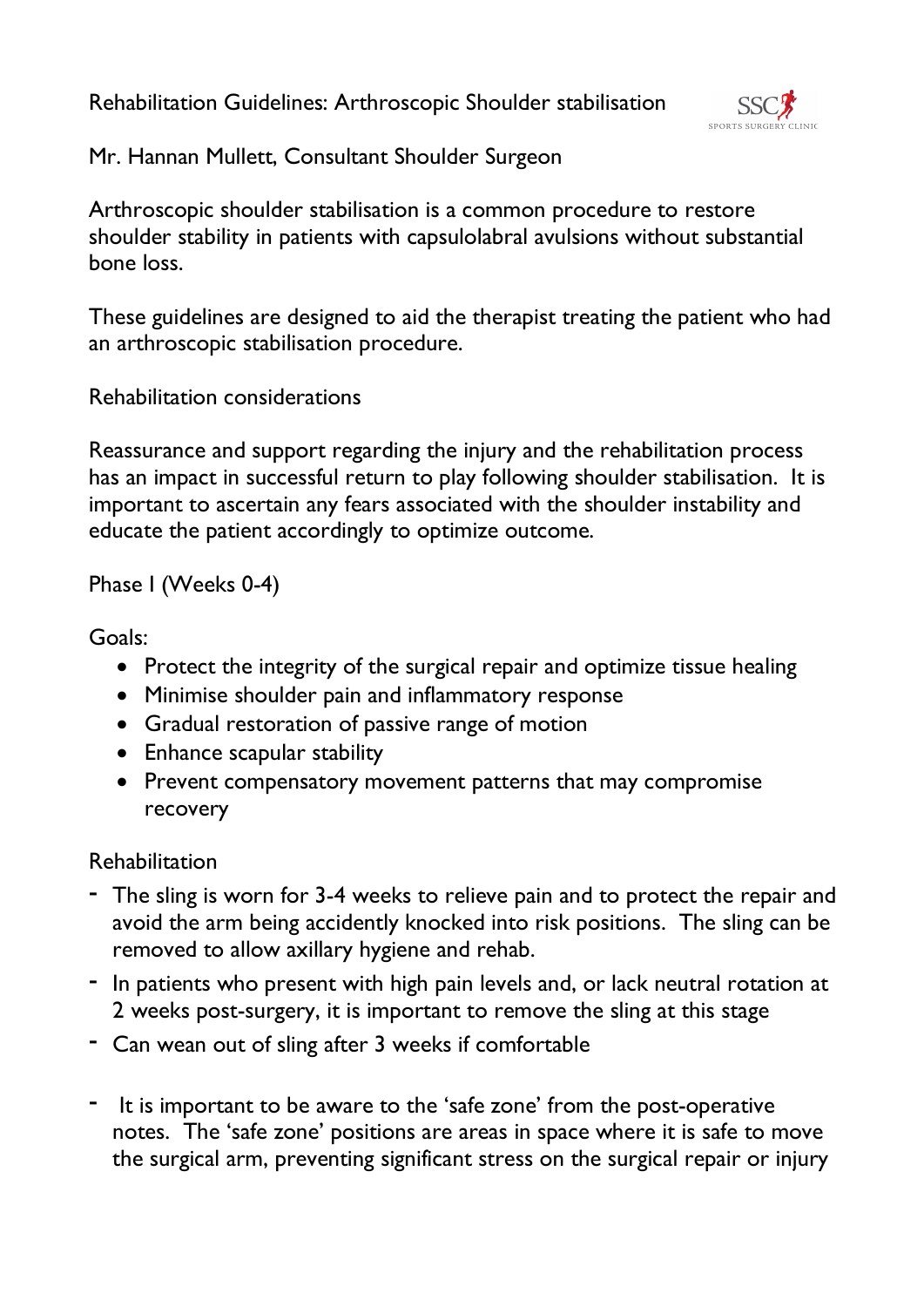(Funk, 2016). Generally, this is movement anterior to the scapula plane below 120 of elevation. Do not push into pain.

- Avoid combined abduction and external rotation
- Avoid forced end range mobilization especially external rotation with arm in neutral.
- Elbow/wrist/Hand range of motion and grip strengthening
- Begin shoulder active assisted / active supported range of motion (do not force any painful motion) within the safe zone.
- Rotator cuff / Scapula muscle facilitation exercises. Note that the patient requires adequate rotational range of motion before introducing active, through range cuff facilitation work above 90.
- Incorporate kinetic chain
- Heat/Ice before and after PT sessions.

## Phase II. (Weeks 4-10)

### Goals

- Protect integrity of the surgical repair
- Restoration functional range of motion
- Cuff recruitment and scapula control through range
- Re-educate and enhance proprioceptive acuity

# Rehabilitation

Avoid passive stretching into combined abduction / external rotation. Can encourage active movement into this position provided the patient demonstrates good control and does not report apprehension.

- Progress cuff and scapula recruitment through range
- Incorporate kinetic chain
- Dynamic rhythmical stabilisation for cuff and scapula
- Closed kinetic chain work

# Phase III – Strengthening (Weeks 10-16)

# Goals

• Restore full active range of motion